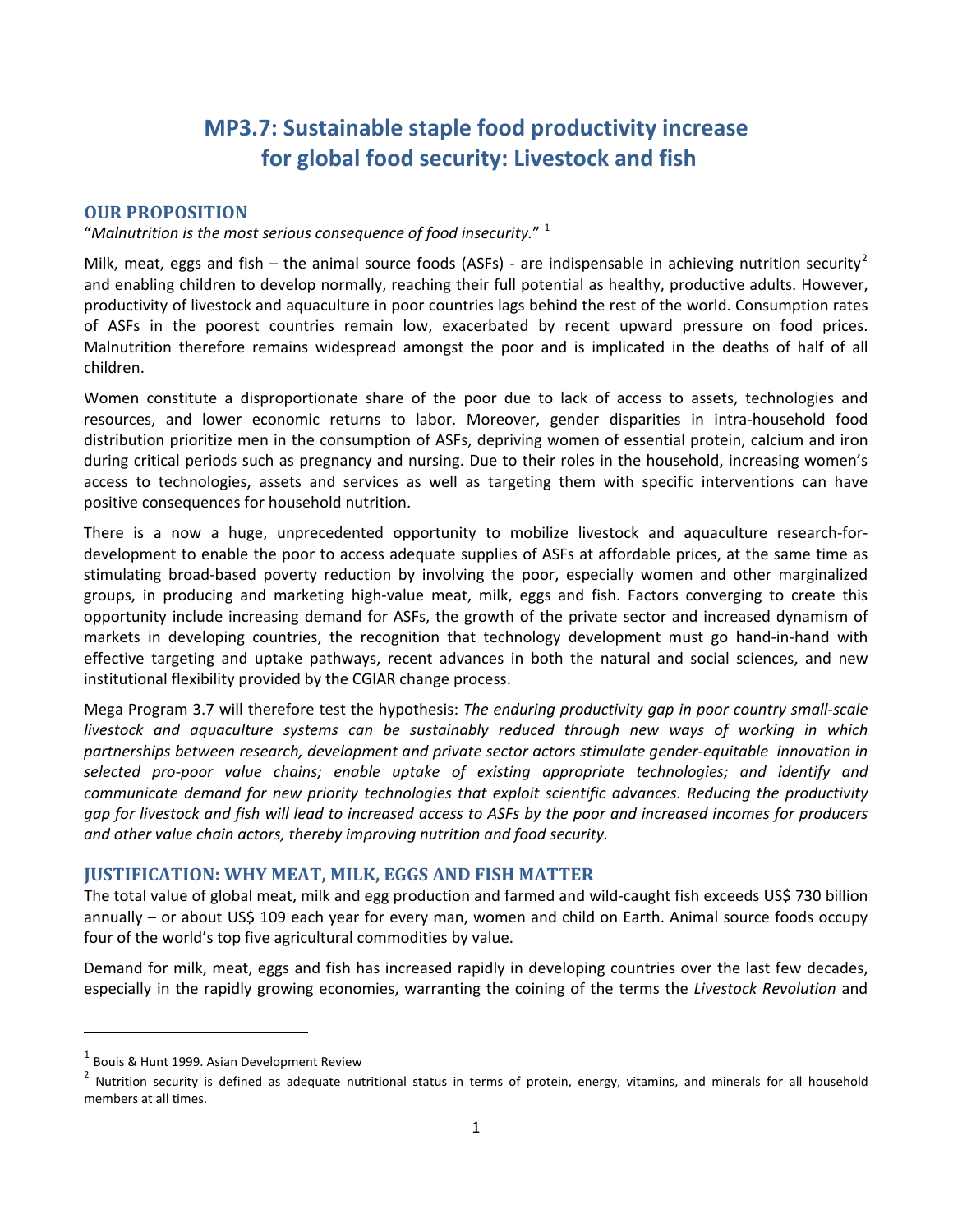the *Blue Revolution*. Although capture fisheries have plateaued, aquaculture has expanded steadily since the 1970s and now provides half the fish consumed in the world.

In poor countries livestock and fish make significant contributions to diets and are an important source of cash income, much of which is used to buy staple foods. Close to a billion poor people depend on livestock for their livelihoods. In East Africa, for example, livestock provide on average 11% of energy and 26% of protein in poor people's diets and almost half their incomes. Fish, meanwhile, account for at least half the animal protein intake for the 400 million poorest people in Africa and South Asia. Livestock and fish can make significant contributions to sustaining crop production, especially through

| Table 1. Projected increase in demand |
|---------------------------------------|
| for ASFs to 2020 (% per year)         |

|         | Developed<br>Countries | Developing<br>Countries |
|---------|------------------------|-------------------------|
| Milk    | 0.2                    | 1.8                     |
| Meat    | 0.5                    | 1.7                     |
| Fish    | 0.0                    | 0.6                     |
| Cereals | 0.3                    | 0.4                     |

nutrient cycling when manure and waste fishpond water is applied to farmers' fields. Livestock and fish can also produce ASFs from low‐value and underused resources, such as fibrous crop residues, and land that is unsuited to crop production.

While livestock and fish clearly make important contributions to overall food security, arguably even more important is ASFs indispensable role in achieving nutrition security. This is especially important for vulnerable groups, such as infants, children, pregnant and nursing women, and people living with HIV‐AIDS. Whilst ASFs are dense sources of energy and high‐quality protein, they also provide essential micronutrients, some of which, such as vitamin A, vitamin  $B_{12}$ , riboflavin, calcium, iron, zinc and various essential fatty acids, are difficult to obtain in adequate amounts from plant‐based foods alone. The impact of ASFs is amplified by the fact that the availability of some nutrients from plant‐based foods is increased by the presence of ASFs in the diet.

Consumption of even small amounts of ASFs has been shown to contribute substantially to ensuring dietary adequacy and preventing malnutrition and nutritional deficiencies. Available evidence suggests that delivery of micronutrients through consumption of milk, meat, eggs and fish is more effective than delivery of individual micronutrients as dietary supplements. Extensive longitudinal studies in different developing countries have shown strong associations between intake of ASFs and better growth, cognitive function and physical activity of children, better pregnancy outcomes and reduced morbidity from illness. Consumption of ASFs is also associated with more competent immune systems and better immune responses.

Low levels of consumption of ASFs by the poor are due to limited supply in some regions, such as sub‐Saharan Africa, and income constraints; consumption of ASFs take off when incomes start to rise. However, due to inequalities in intra‐household consumption patterns, these income benefits do not necessarily translate into increased intake of AFS by women and children. Over recent decades there has been a significant increase in demand for ASFs, with the greatest increases occurring in rapidly emerging economies. The fast rate of growth in demand for ASFs has created challenges in continuing to provide adequate supply at affordable prices, equitably distributed among men, women and children. In the case of fish, this is compounded by the global crisis in capture fisheries.

#### **An opportunity frontier**

For livestock, the bulk of the increased global production of ASFs has been from poultry and pigs produced in industrial systems supplying formal marketing systems. Similarly for fish, explosive growth of aquaculture has occurred in Asia in larger‐scale production systems. Industrial systems, however, are not well developed in poor countries: here local supply depends on smaller‐scale mixed production systems and informal marketing systems. Such systems take advantage of the availability of relatively cheap labor, which favors labor‐intensive production methods, and marginal and under or unused resources, such as land unsuited to crop production and crop by-products, which can be used to produce high-value ASFs. These smaller-scale systems are less able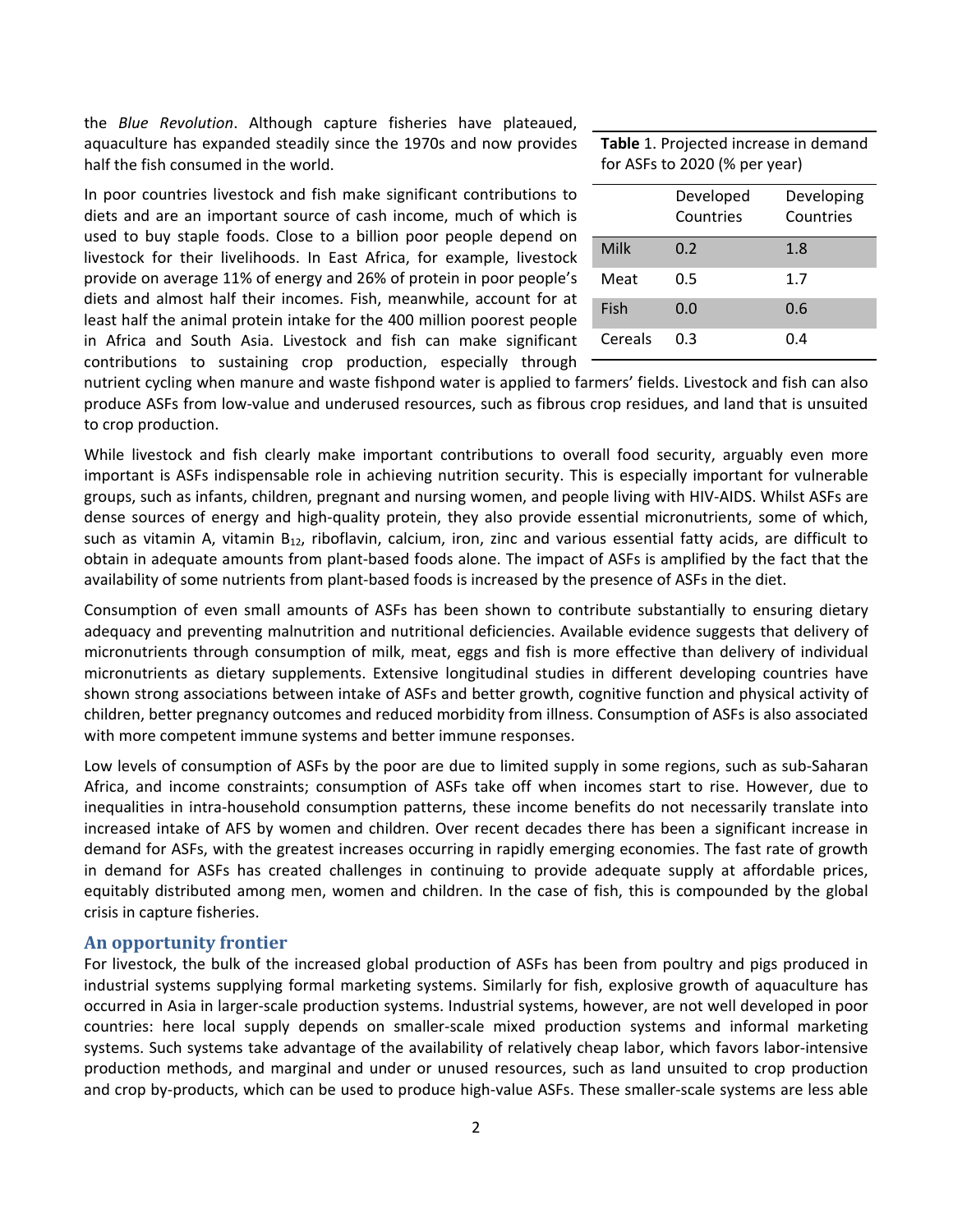to respond rapidly to increased demand than industrial systems. This is due to a number of factors including lack of access to appropriate technologies and value chains: value chains encompass both backward linkages to input markets and services, including credit, institutional arrangements such as farmer co‐ops, contract farming, micro, small and medium enterprises (MSME), and forward linkages to product markets. Limited understanding of gendered livelihood strategies of producers and gendered consumption preferences of consumers in developing countries is an additional constraint.

Productivity of livestock and fish in small‐scale production systems in Africa, Asia and Tropical Latin America lags significantly behind that achieved in richer countries (Table 2) and rates of productivity gain are also low. This signals a systemic failure of many past investments in livestock and aquaculture research-for-development. The key challenge now is to enable smallholder livestock and MSME aquaculture to transform to become viable and sustainable market‐oriented producers.

|                                     | <b>Beef</b>               |      | <b>Milk</b> |      |
|-------------------------------------|---------------------------|------|-------------|------|
|                                     | (kg output/kg biomass/yr) |      | (kg/cow/yr) |      |
| Year:                               | 1980                      | 2005 | 1980        | 2005 |
| <b>Sub-Saharan Africa</b>           | 0.06                      | 0.06 | 411         | 397  |
| <b>Latin America</b>                | 0.08                      | 0.11 | 1021        | 1380 |
| <b>West Asia &amp; North Africa</b> | 0.07                      | 0.10 | 998         | 1735 |
| <b>South Asia</b>                   | 0.03                      | 0.04 | 517         | 904  |
| <b>Industrialized countries</b>     | 0.17                      | 0.20 | 4226        | 6350 |

#### **Table 2. Productivity of beef and milk in selected world regions (FAO 2006)**

Biomass is calculated as inventory x average liveweight. Output is given as carcass weight.

Case studies of past attempts to intensify small‐scale livestock production systems demonstrate a range of reasons for failure. In some cases, such as promotion of high‐maintenance and high‐risk exotic breeds, the constraint was lack of suitability to the low-input systems, prevailing disease challenges and environmental stresses that characterize small‐scale systems in developing countries. In other cases, poor uptake of available technologies was due to lack of supporting input markets and services, and poor access to market outlets, as well as insufficient early-stage consultation and priority setting with the intended beneficiaries. These deficiencies are particularly evident for women employed in fish and livestock production.

There are now real opportunities to make progress by exploiting new developments in science, especially the biosciences, combined with much improved systems‐based understanding of the problems. Advances in social sciences and refinements in application of participatory processes have greatly improved our capacity for effective targeting and adoption of technologies. There is also a much improved understanding from systems perspectives that adoption of technologies requires an enabling value chain and a strategy for stimulating its development that aligns with local, national and regional priorities.

Increasing supply and availability of ASFs serves not only food security and nutrition objectives but also helps bring about broad‐based poverty reduction. In many systems, livestock and fish serve dual functions: increasing household food security and assets as well as being a source of cash income. Women engage in small‐scale livestock farming and provide much of the labor for commercial and subsistence aquaculture production. There are also associated employment and small business opportunities through MSMEs in fisheries and processing and marketing of livestock and fish products, and in supply of certain inputs and services, such as feeds and health services. In many developing countries this takes place largely in the informal sector, by and for the poor.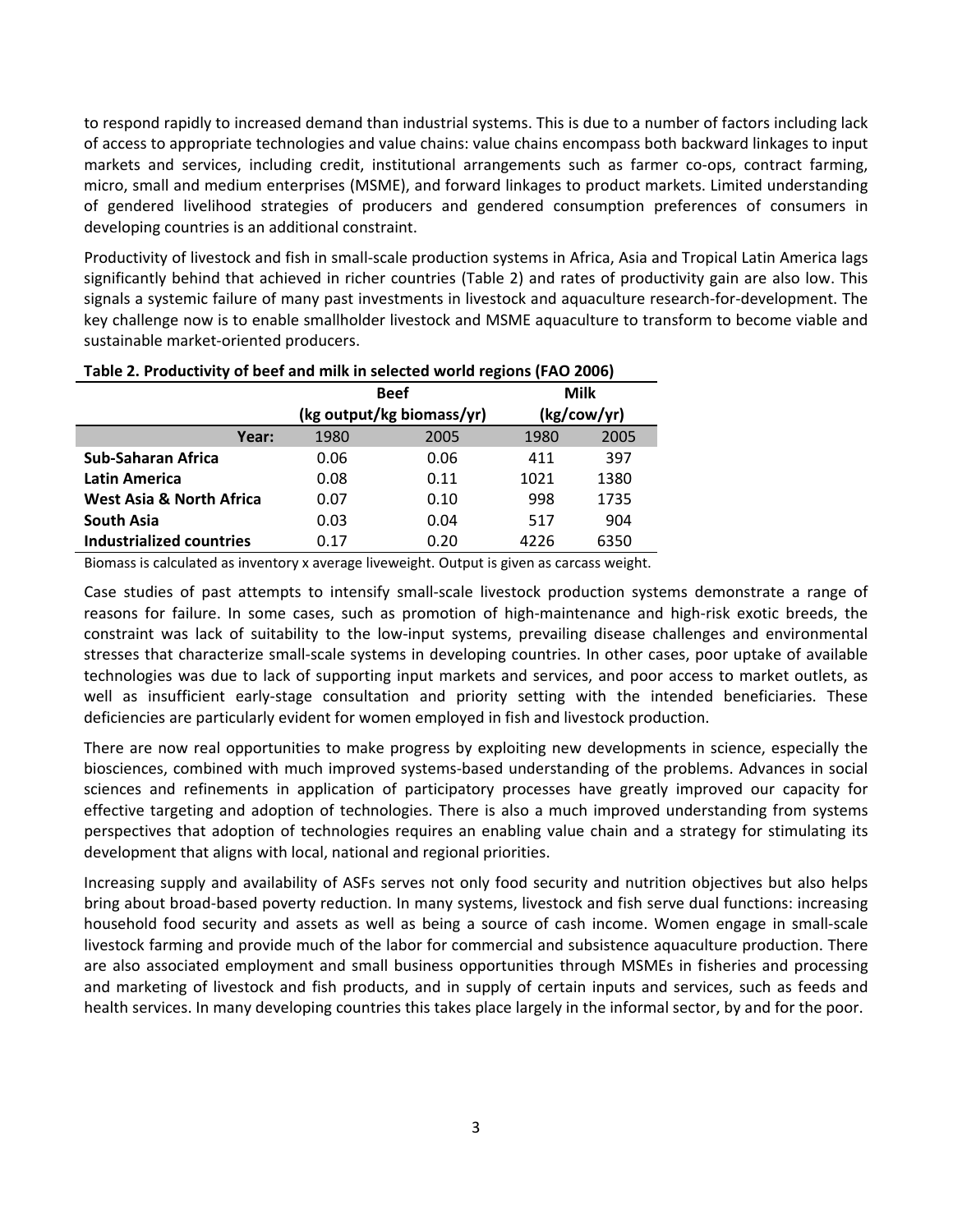Despite the promise, it is also important to recognize and address risks associated with intensification<sup>[3](#page-3-0)</sup>, such as pollution of water, greenhouse gas production, overuse of natural resources and catastrophic disease outbreaks, including those that can spread to people from animals or are associated with contaminated ASFs. Fortunately, we are becoming more aware of these risks, and are better able to identify, assess and mitigate them.

#### **WHAT'S NEW IN THIS PROGRAM?**

This program addresses the challenge of reducing the productivity gap in small‐scale livestock and aquaculture systems so as to increase consumption of ASFs by the poor. It will do this by integrating and exploiting three ongoing revolutions – the Livestock Revolution, the Blue Revolution and the Gene Revolution. It will also better harness the growth of the private sector and increased dynamism of markets in developing countries; more explicitly recognize that technology development must go hand‐in‐hand with effective targeting and viable uptake pathways; take advantage of recent advances in both the natural and social sciences, especially the transformational potential of the biosciences, but also seek to apply appropriate existing technologies; and maximize the new institutional flexibility provided by the CGIAR change process – by, for example, bringing to bear the combined capacities and resources of a number of CG‐centers. By developing partnerships between research, development and private sector actors it will stimulate gender‐equitable innovation in selected pro‐ poor ASF value chains; enable uptake of existing appropriate technologies; and identify and communicate demand for new priority technologies that exploit scientific advances.

#### **New science for solving the productivity gap**

Industrial livestock and fish production systems are able to achieve and sustain high productivity largely because they create and operate in a controlled environment; smaller‐scale producers in the developing world, however, often have little control over the myriad of environmental factors and stresses that constrain the productivity of their livestock and fish. Research successes in the past have often had only modest impact in the South, in part because they have been difficult to adapt to the wide variation in environmental contexts faced by location‐ specific production systems. They have also often failed to account for the gendered needs, assets and preferences of the poor. Now, however, advances in the biosciences, particularly in the field of genomics, are creating unprecedented opportunities to accelerate this process of discovery and adaptation for production technologies tailored to location and evolving system‐specific conditions, including social differentiation. This MP will build on efforts already underway to channel research advances, including those from the private sector and strong public institutions, to finding research solutions for the challenges faced by the poor in the developing world, while using participatory processes to ensure it is addressing needs and asset‐levels of male and female beneficiaries.

#### **Better strategies for getting the results to more people more directly**

In recent years the CG-centers have been changing the way they do business - increasing the ability to develop practical solutions and work with partners who can immediately scale them up and out. MP 3.7 consolidates these lessons as the central theme for its delivery strategy, integrating the research process more directly into the impact pathway. This is the result of two trends: The first is the dynamic evolution and opening of markets in the developing world, which has encouraged external investment in the livestock and fish sectors, and local development of related business services. Increasingly, opportunities are being created to partner with the private sector, tapping into their research and business expertise to benefit target value chains, while at the same time providing a means to create market pull or ensure commercial provision of appropriately designed pro‐poor, gender‐responsive inputs and services that promote and support a more effective uptake of

<span id="page-3-0"></span> $3$  It is important to stress that intensification in this context does not refer to industrialization of livestock and fish activities, but rather to the more intensive use of inputs and factors of production that allows, for example, a cow owner to increase milk output from 2 to 6 l/day.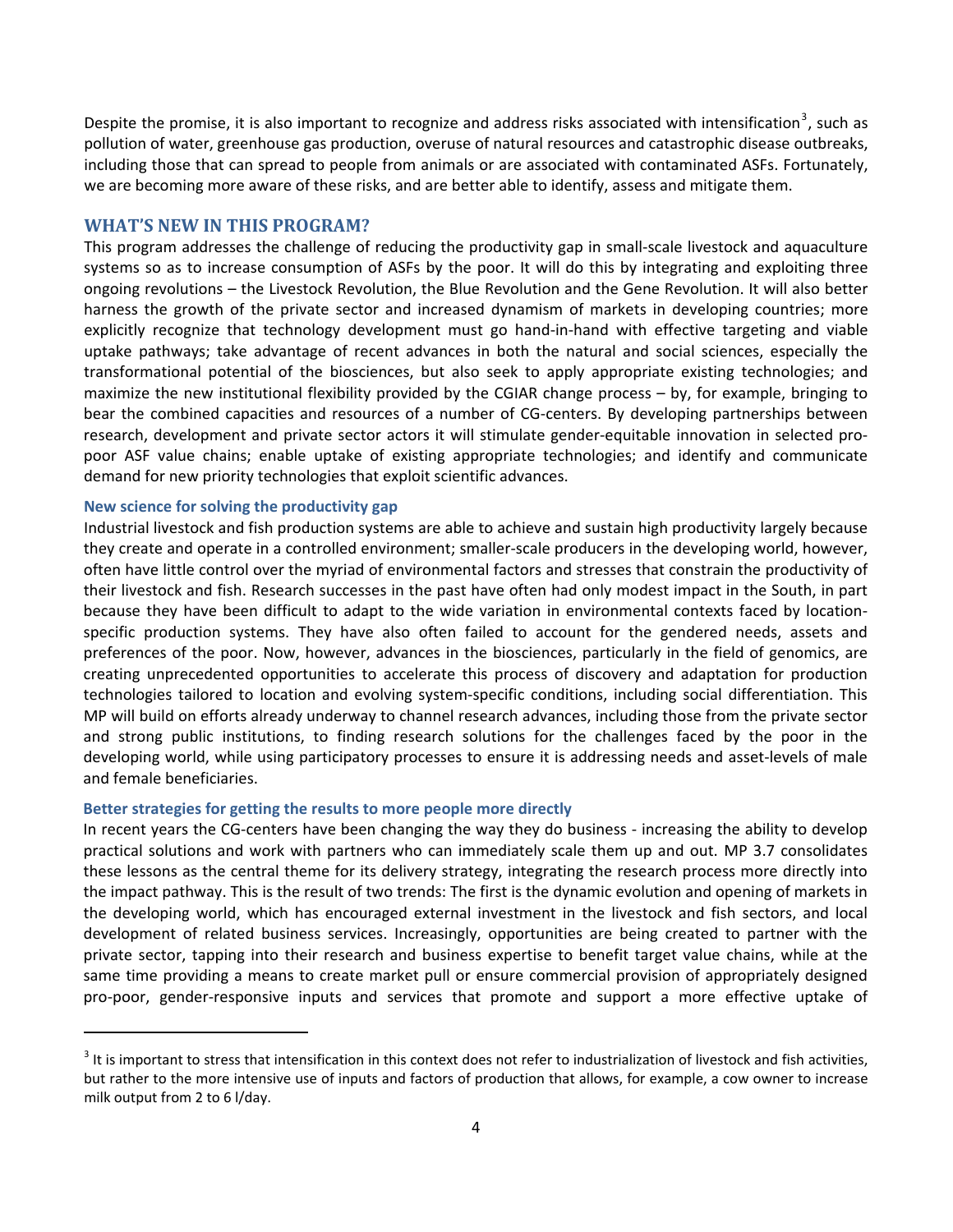productivity‐enhancing technologies by target groups. The second trend relates to recent experiences across the CG-centers of working more closely with development actors as their knowledge partner on large development interventions and with the private and public sector on reaching end‐users. This formula is proving extremely effective in giving urgency to our research, ensuring it is demand‐led and providing a direct channel for wide impact. The MP builds on these innovations to build effective partnerships for impact.

## **PROGRAM GOAL AND OBJECTIVES**

The over-arching goal of MP3.7 is to sustainably increase productivity of small-scale livestock and fish systems so as to increase availability and affordability of ASFs for poor consumers and, in doing so, to reduce poverty through greater participation by the poor along ASF value chains.

## **Program Objectives:**

- Increase productivity in small‐scale livestock and fish production and marketing systems.
- Increase access to affordable ASF to enhance food and nutrition security for the poor, especially women and children.
- Enable participation in and access to pro-poor production and marketing systems that promote uptake of productivity‐enhancing technologies and increase value generation, with emphasis on addressing current gender disparities.
- Secure household and community livestock and fish assets for sustained livelihoods, and conserve livestock, fish and forage/fodder biodiversity as public good assets that will provide genetic diversity for continued growth and adaptation.
- Protect the natural resource base and its ability to continue providing ecosystem services.
- Strengthen capacity to enable public and private sector actors to support and exploit appropriate research and development efforts for sustainable intensification of small‐scale livestock and fish production and marketing systems that provide equitable benefits to men and women.

## **THE FRAMEWORK FOR RESULTS**

The Program will be a combination of focused research components and cross-cutting integrative processes. In this way, the Program is designed to allow both a) the critical concentration of appropriate scientific skills to generate new and appropriate science, and b) the joint learning, planning and outcome feedback processes needed to ensure that research priorities match the needs of beneficiaries, and that interventions are evaluated and grounded in real‐world settings with partners. The Program will thus comprise a combination of more upstream, globally relevant research and targeted research‐for‐development designed to address the particular development challenges of a set of priority livestock and fish systems with tailored science‐based solutions. Key partnerships, including the private sector at several levels, will be a focus in all components of the Program.

The Program will be implemented through a common Medium Term Plan (MTP), developed jointly by the implementing partners, that sets the strategy and intended outcomes and impact for an initial 6 year period. The primary components for managing research and delivering knowledge products and outcomes will be three MTP Projects covering the range of upstream and adaptive research agendas described above.

The research Projects proposed are:

- 1. Targeting and impact assessment
- 2. Improved technologies to sustainably increase productivity and efficiency of livestock and fish production
- 3. Development strategies for pro‐poor, gender‐equitable value chains for livestock and fish products

The Projects provide a means for communities of CGIAR researchers and their partners to work more effectively together, with clear focus on an agreed agenda and outputs and with a common vision and plan for how those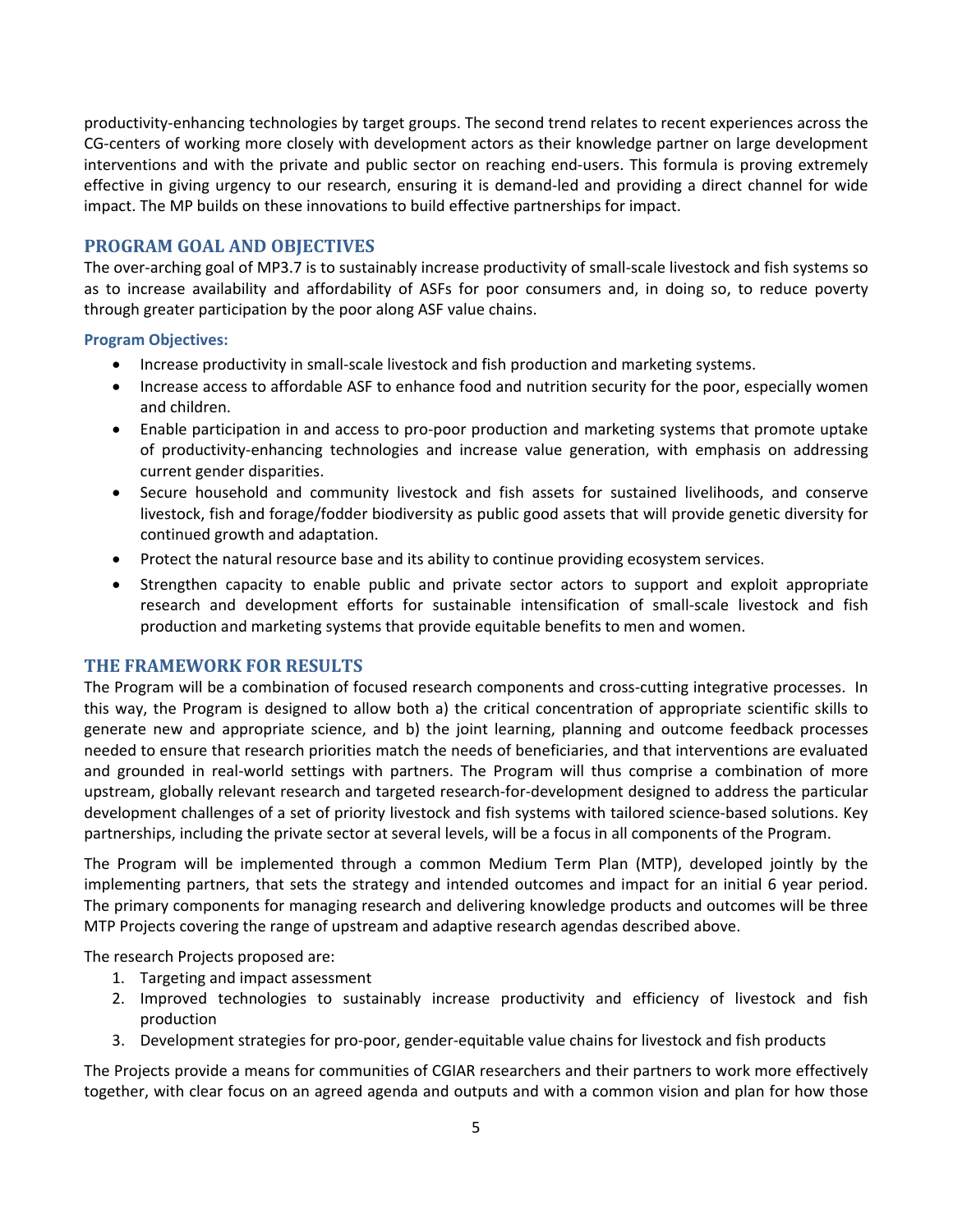outputs will translate into development outcomes. While these Projects provide appropriate clustering of skills to deliver new science, they also benefit from an organizing methodological focus and community of practice for ensuring synergies, integration and joint learning, as well as relevance to target beneficiaries.

**Project 1 Targeting**: To highlight our commitment to ensuring relevance and appropriate focus, Project 1 will be devoted to working with the scientists and other stakeholders in Projects 2 and 3 in taking stock for priority setting, planning strategies for translating outputs into outcomes, and monitoring progress and assessing impact. While ensuring an internal M&E function, this Project will also be active in testing new approaches for mapping the relevant target domains, using experimental approaches for structuring interventions for learning, and scanning the horizon so that our research today is already addressing the challenges of tomorrow.

**Project 2 Improved technologies:** Much of the promising work in Project 2 is occurring at the level of upstream science, and will be enabled by facilitating interactions between researchers in the bio‐physical science elements of the program and development and private sector partners. At the core of these synergies will be new opportunities through evolving genomics science, including livestock‐fish synergies in genetics and genomics applied to crops/forage/fodders to improve animal feeds <sup>[4](#page-5-0)</sup>and their utilization. Important private sector players in life sciences will also participate, as well as appropriate co-investors. This Project will make use of existing crop and forage gene banks and biosciences platforms in the CGIAR, where scientists from several centers and their developing country partners can share expensive equipment and technologies and apply these to new challenges.

**Project 3 Delivering through value chains:** The focus of Project 3 will be more downstream, and will provide a setting for integrating the technology generation and adaptation work, improving delivery systems, and developing value chains that promote sustainable intensification through new partnerships and innovation capacity – in the context of specific production systems and market settings (linked to MP1, MP2, MP5). The key component technologies for livestock and fish genetics, feed, and health each have their challenges and specificities as to how they can be delivered to their end users. This is where people with specific delivery and institutional skills from the science component in Project 2 will interact and work together to develop integrated approaches (e.g. those with skills in veterinary service delivery, forage and fodder innovation, animal breeding strategies) with specialists in value chain analysis, innovation systems, policy outcomes and livelihood/gender specialists, and knowledge management/capacity development professionals. Private sector and development agency partners in livestock and fish systems development will also be directly involved.

In addition to arrangements that allow CGIAR researchers in the Program to interact and work together and with key partners on these themes, we also propose a competitive grant mechanism be established along the following lines:

**Competitive grant mechanism:** Resources will be set aside and calls announced for delivery of specific focused research outputs on topics for which the Projects have identified clear need, yet for which there is evidence that other players have a comparative advantage to deliver (inspired by the InnoCentive model). This would allow strategic research input into the Program by key NARS, ARI and private sector researchers and agencies, and capacity building targeted at potential fail‐points for uptake of Program outputs or achieving planned outcomes.

## **Research approaches and outputs**

We describe the approach and outputs proposed for each Project over an initial 6-year planning horizon, but these will be subject to review and adjustment during an initial stocktaking and priority‐setting exercise undertaken by the Program partners and led by Project 1.

<span id="page-5-0"></span> $4$  Animal feeds include fodder and forages, as well as grains, by-products, and other feedstuffs.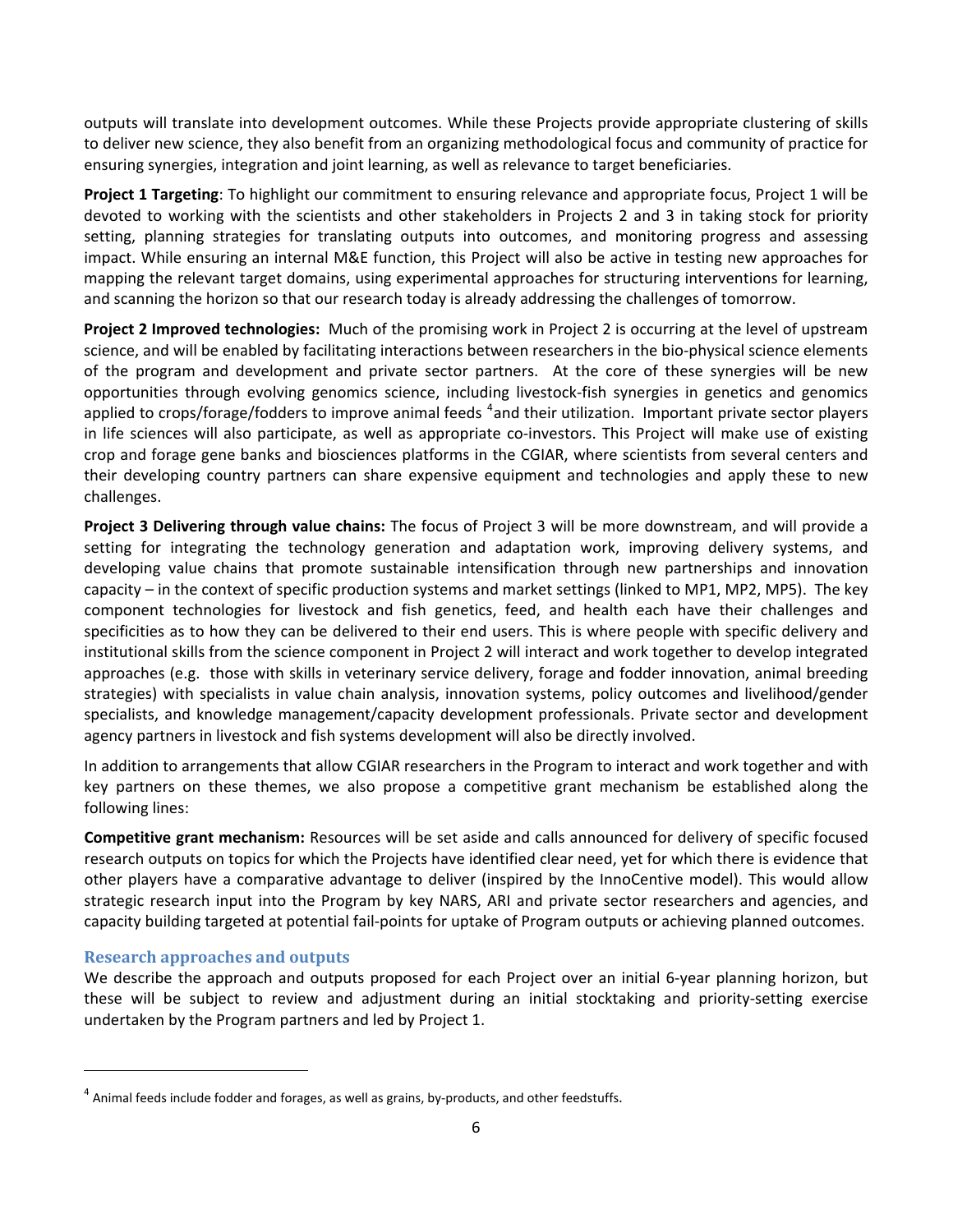#### **Project 1 – Targeting**

Project 1 will conduct complementary and cross‐cutting research and provide support required to guide Program research by identifying target beneficiaries, prioritizing their needs and linking to regional and national strategies, monitoring and assessing the outcomes of the research and objectively assessing its impact. Given the increasingly result‐oriented nature of the CGIAR, this is a critical element of the research portfolio. Not only will this help us understand whether, where and among whom research is having impact, but importantly the feedback process will improve Program design and implementation, including the explicit development of outcome and communication strategies that leverage partnerships to achieve innovation and impact among target communities.

*Approach*: A joint team will build on a particular strength of the CGIAR and its partners in advancing the macro‐ level characterization of the distribution of agricultural systems and poverty and how they are changing, as well as its expertise in M&E and impact assessment. Trend analysis and GIS‐based systems characterization will be combined with field‐based characterization studies of production and marketing constraints to guide prioritization and targeting of Program activities. M&E will rely on conventional techniques supplemented by the types of participatory approaches and outcome mapping that are proving increasingly useful in guiding research into use and into impact. Impact assessment will involve a mix of ex-ante and ex-post studies to capture learning. Gender disaggregated data collection and analysis, as well as assessment of gender indicators will be integral to the M&E system.

Example outputs from the Project will include:

- Mapping of priority livestock and fish systems to be addressed by the Program, based on presence of resource‐poor communities dependent on livestock/fish, opportunities for impact and risks
- Targeting strategies for specific technology and policy interventions based on system analysis
- Gender analyses identifying constraints, needs and opportunities among resource‐poor women and other strategic populations, and strengthened capacity to effectively address gender disparities in production and consumption and ensure impact that leads to gender equity
- Impact assessments of multiple types to guide research design and redesign.

## **Project 2 – Improved technologies to sustainably increase productivity and efficiency of livestock and fish production**

Improved technologies for increasing the productivity of livestock and fish in the small‐scale systems found in the developing world are necessary to increase supply of these products to poor consumers and to contribute both to nutritional outcomes of the global population and to incomes and welfare of producers. The market and institutional context in which these systems operate is dynamic and continuously evolving, creating new challenges and opportunities for ensuring technologies are appropriate and effective.

*Approach*: Livestock and fish productivity is driven primarily by three factors—breed, feed and health—and how they are combined and managed. Research will continue to focus on these areas, adapting available technologies and making new scientific discoveries in the context of small‐scale systems in the developing world. A critical challenge is devising strategies to improve the ability of small-scale producers, differentiated by social categories, to access improved technologies, which has implications for the design of the technology as well as how it is delivered. At the same time, opportunities for new science to achieve additional major gains in the future will be explored by drawing on the rapid advances being made in genomics and biotechnology and applying these to improving genetics, feeds and health of targeted species and breeds.

#### **Better performing breeds and breeding programs**

Breeding remains a proven technique for steady improvement in livestock and fish. For example, selective breeding of fish and, more recently, shellfish has yielded sustained improvements in growth over many generations of 10‐15% per generation. This has resulted in strains that perform much better in farm conditions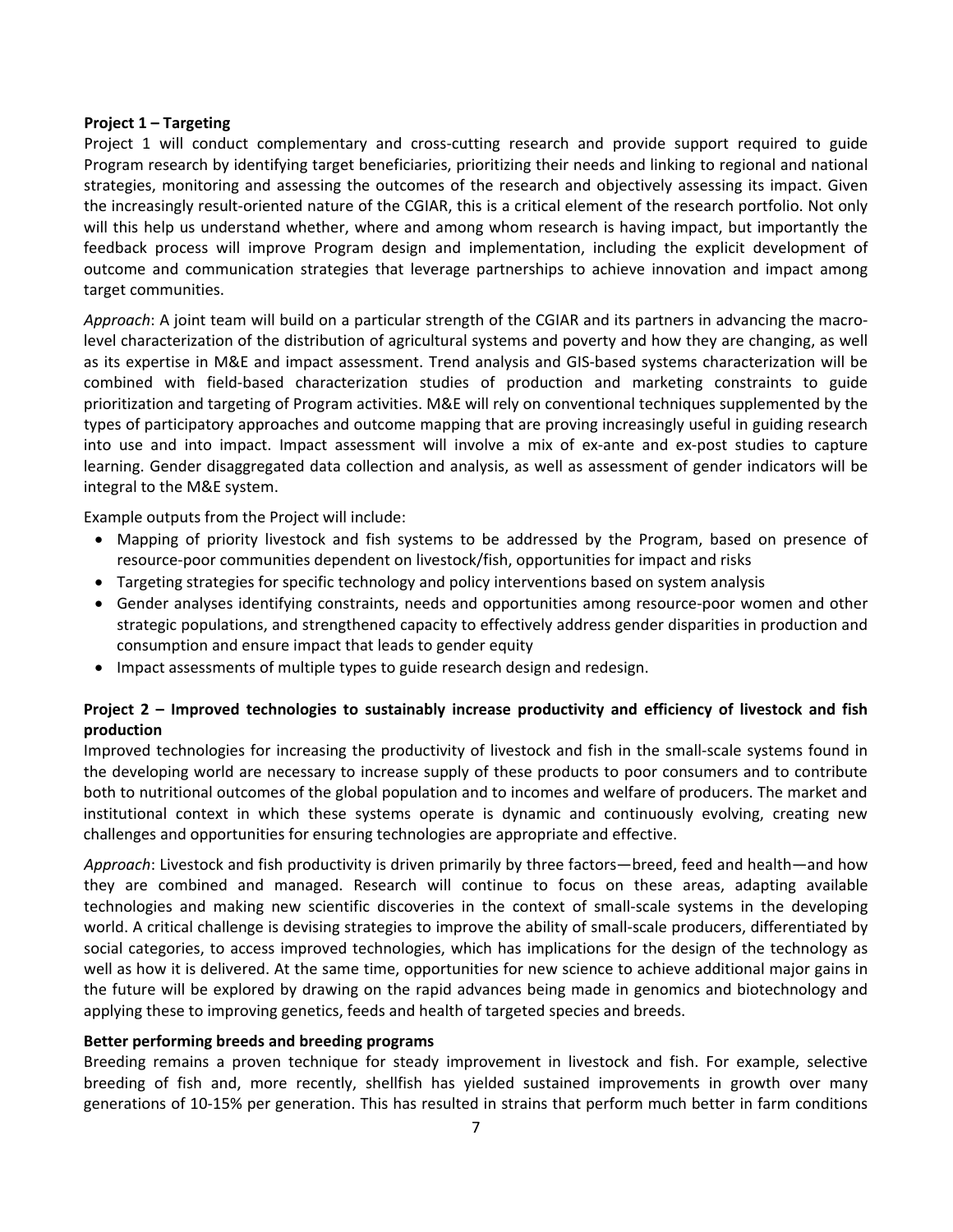than their wild ancestors. Despite this, most farmers remain reliant on strains of fish that differ little from wild fish in terms of growth performance. Similarly, for livestock, crossing local and highly adapted genotypes with exotic and potentially highly productive cattle works well in some contexts, providing significant initial gains in productivity, while failing in others, and has rarely provided the sustained growth in productivity achieved in developed countries. Thus, we need to make smarter use of livestock and fish genetic diversity and that present in exotic breeds to enhance the productivity of animal agriculture under different farming systems and to conserve this biodiversity for future needs. This includes accounting for gendered preferences in species and traits, an underdeveloped area in livestock and fish breeding, and building on progress in crop breeding.

Outputs will center on: (i) characterization, conservation, and selective breeding; (ii) improved delivery of genetics; and (iii) exploring applications from new science. Examples include:

- Better understanding of the genetic attributes of various livestock breeds and the systems under which they can be raised
- Development of improved strains of farmed aquatic animal species, including micronutrient‐rich small indigenous fish, preferred by women and children.
- More informed decision-making in terrestrial and aquatic animal conservation programs
- Develop bio‐banking priorities, protocols and systems, including phenotypic descriptions of bio‐banked material from indigenous livestock and fish populations
- Enhanced reproductive technologies and strategies to multiply and deliver appropriate livestock genotypes to smallholders
- Development of new and adapting existing genomic, bio-informatic and informatics tools to allow integration of genetic data with rich phenotypic data, including systems analysis
- Tools to exploit discoveries in functional genomics to improve livestock productivity under various production systems

#### **Improving feed and forage resources and their use in livestock systems and aquaculture**

Feed is at the very interface of the positive and negative effects of livestock on livelihoods and the environment. Lack of feed (quantity and quality) represents a major constraint to smallholder competitiveness and the overall profitability of livestock systems. Choice of feeds and feeding strategies has major implications for natural resource use, greenhouse gas emissions and carbon sequestration. Optimizing the contribution of feed and forage resources to the profitability and efficient natural resource use of livestock and livestock farming systems while minimizing their negative environmental impact will be at the core of livestock feed work in MP3. For fisheries, the major challenge is maintaining farmer access to affordable quality feeds that are essential for intensifying production, and is particularly acute for women who tend to choose low‐input fish species for farming, However, access to key ingredients currently used – fishmeal and fish oil – is limited and in decline, signaling the need to shift increasingly to plant-based feeds.

*Approach*: A value chain framework will be used to define a set of research areas that include: (i) producing more and better feeds; (ii) making better use of the feeds that exist; (iii) supporting transfer of feed (and generally biomass) from surplus to deficit areas to provide additional farm income and employment in surplus areas and mitigate feed constraints in deficit areas; and (iv) examining the feed demand and supply aspects of different intensification scenarios with a view to enhancing the contribution of forage production and feeding strategies to livelihoods and natural resource use. Multidimensional crop improvement will detect and exploit available genetic variation for livestock feeding, and further target genetic enhancement towards dual‐purpose traits using conventional and marker assisted crop breeding. Key outputs will be:

- Improved plant‐based feeds for fish and monogastrics
- Improved dual‐purpose varieties of food‐feed crops for livestock
- Improved pastures, rangelands and other forage options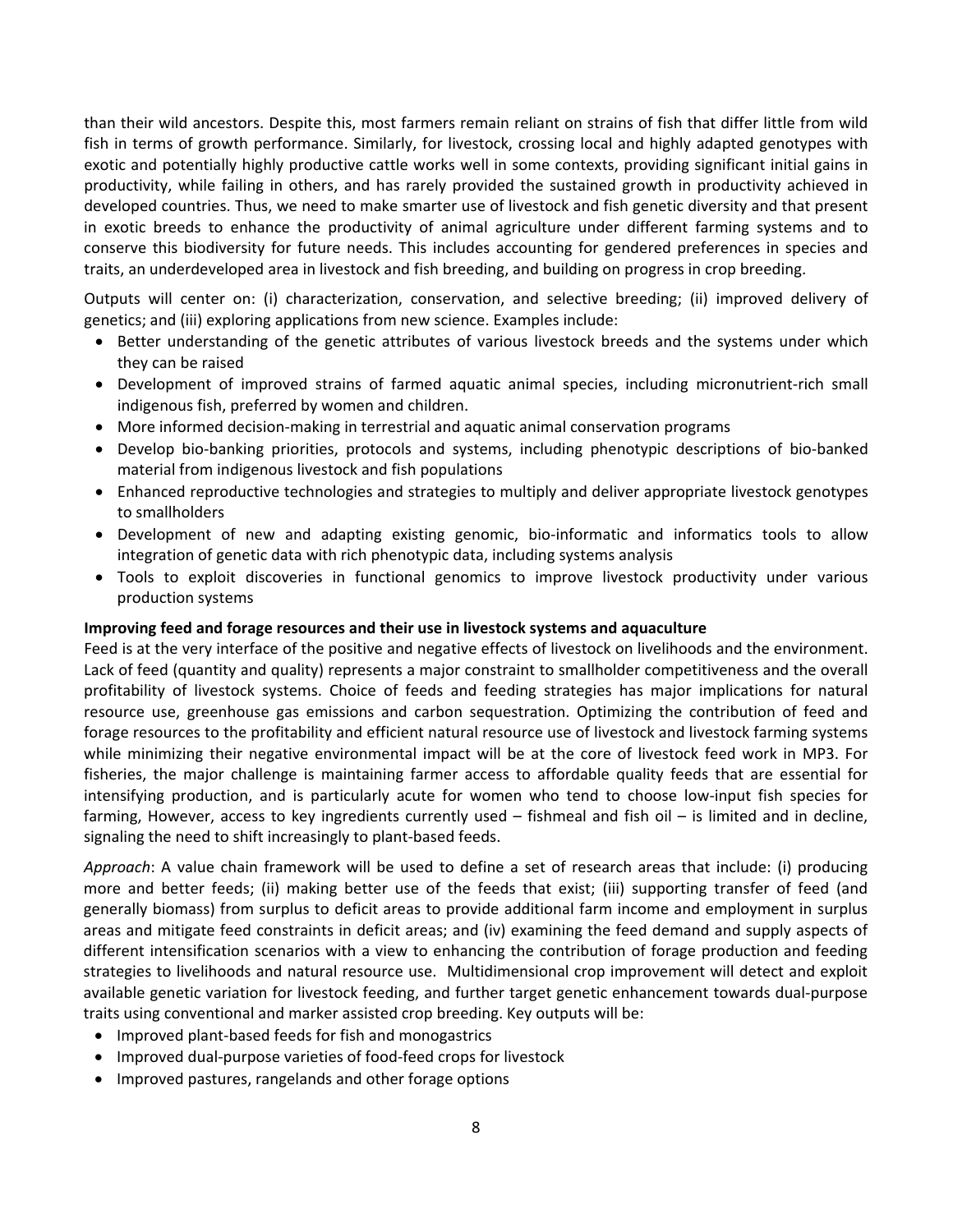Making better use of available feeds will be achieved by harnessing spin-off technologies from second generation bio‐fuel technologies to improve basal diets on a large scale, defining and allocating most limiting nutrients to basal diets, and allocating feed to the most responsive livestock. Example outputs:

- Enhanced utilization of cellulolytic biomass for environmentally‐friendly livestock nutrition
- Strategic/smart supplementation strategies improving provision of forages and feeds through markets by linking all pertinent actors in feed and seed value chains
- By‐product based feeds with under‐exploited local ingredients for livestock and fish

To assess implications of feed system intensification, relevant scenarios about livelihoods aspects and natural resource usage and other environmental implications will be developed and livestock intensification options identified with evidence on livelihood and environmental consequences to inform policy and other stakeholders.

#### **Animal health**

Improved animal health can reduce poverty by securing assets and increasing productivity and profitability through decreased mortality and morbidity. Opportunities exist for immediate impact by modifying current interventions to make them more suitable for poor livestock owners, e.g. thermo‐stable vaccines and rapid field diagnostics. Vaccines play a critical role in preventing mortality and in reducing morbidity and disease transmission rates. Diagnostic tools play a critical role in studying biodiversity, infection processes, the epidemiology of disease, in disease surveillance, pathogen discovery and developing disease control strategies. Rapid advances in the power of tools to understand basic biological processes will be applied to develop new and improved vaccines and diagnostics. This will encompass genomics‐based approaches to understanding the diversity of both animals and pathogens by providing the ability to examine pathogen variants; new generation diagnostics allow pathogen tracking and evolution, important for both epidemiology and control, and taking us a step beyond simple detection. Advances in understanding gut health also offer opportunities to improve feed conversion and host resistance towards pathogenic bacteria and other environmental hazards.

We shall work within a systems approach to identify priority areas and achievable goals and to deliver appropriate technological solutions within institutional solutions to animal health problems. Our approach will be to use a needs assessment paradigm involving producers, service providers, policy makers and the private sector to identify where achievable solutions will have impact. Special attention will be paid to the needs of women producers, who are often neglected in the provision of animal health services. Research will also address the institutional arrangements required for the manufacture and effective deployment of vaccines and diagnostic tools, particularly public‐private partnerships for diseases and products that the private pharmaceutical industry does not find sufficiently profitable for investment.

The outcome will be greater access of poor producers to novel or improved animal health inputs and services which will improve their wellbeing and enhance the resilience of their livelihoods. It is crucial to achieving impact that the Program champions and assumes stewardship for the whole development chain, from the identification of areas of need through development, manufacture, implementation and impact assessment of these solutions. Example outputs include:

- Vaccines for orphan viral, bacterial and protozoan diseases for which there are few or no other providers
- Maps of disease risk and response
- Strategies for delivery of improved health interventions to male and female farmers

Project 3 – Development strategies for pro-poor, gender-equitable value chains for livestock and fish products Productivity‐enhancing technologies are not taken up in isolation – they need the 'pull' of market demand and prices, the 'push' of the web of inputs and services to support it, as well as appropriate institutions and policies. Mechanisms are needed, however, that can offer benefits of scale to individual producers and market actors (e.g. producer organizations, business associations) to improve their access to markets on equitable terms. It is also important to recognize the nature of the technology and service needs: for example, delivery of genetics to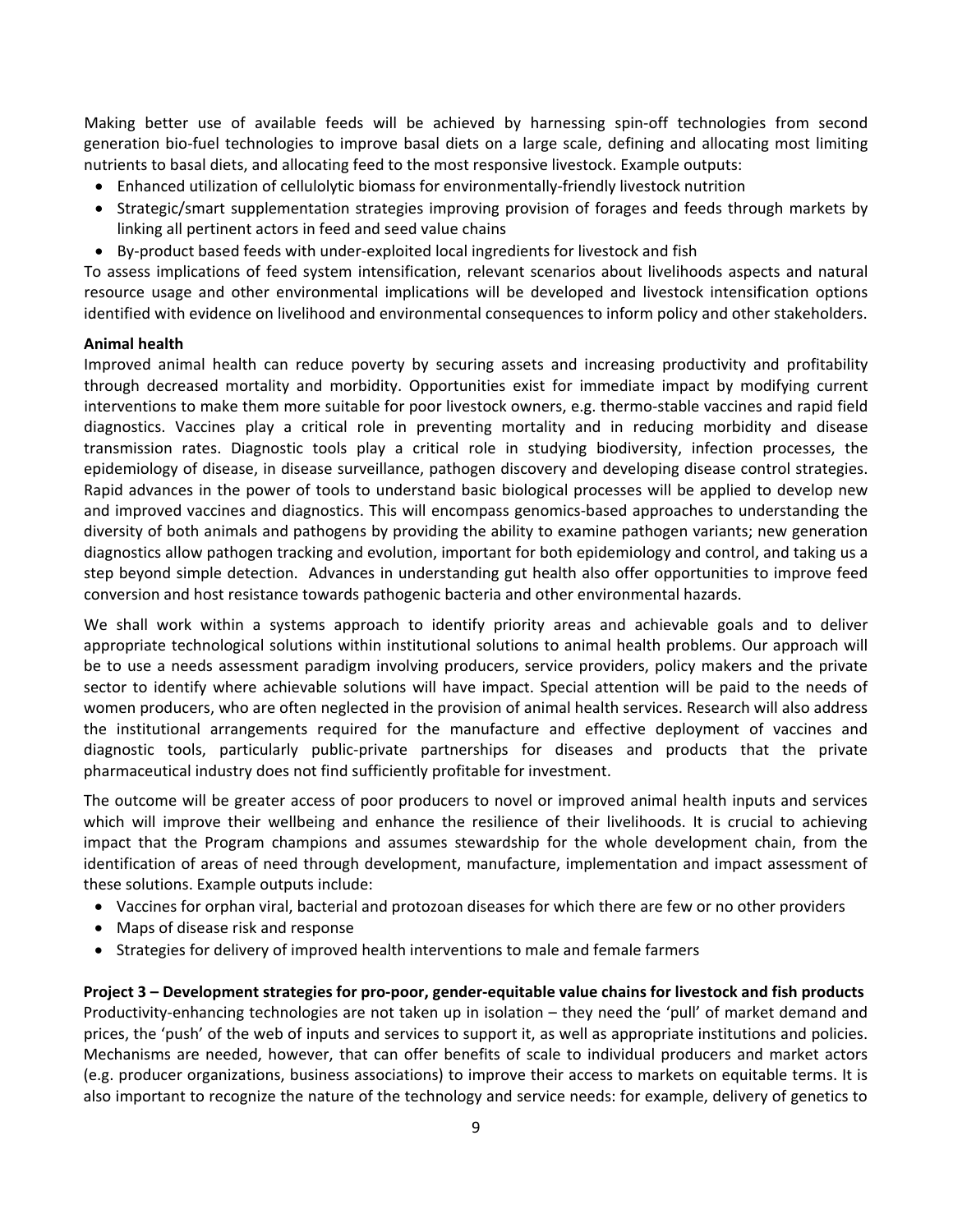producers may require systems to manage frozen semen or certified fish fingerlings. Similarly, livestock and fish products are either live or highly perishable, and issues of food safety and disease transmission, including to humans, compound the management in marketing systems.

A range of players are involved in these markets and services, with the public sector largely ineffective in input and knowledge services, and private‐sector providers of animal health, feeds or genetics focused primarily on the large producers. Livestock product and fish supply chains are also largely informal or traditional in nature in our target regions, although a strong duality in systems is emerging as increasingly affluent consumers, particularly in Asia and tropical Latin America, are driving demand for higher quality and more standardized products, in turn strengthening the position of vertically integrated supply systems, some of which largely exclude smallholder producers. Smallholder livestock and fish producers are thus faced not only with limited access to improved technologies and the sustained quality services they need to increase productivity, but are also facing a moving target in their product markets as rapidly changing demand drives changes in buyer expectations and condition, with women more disadvantaged than men due to their lower level of access and assets.

*Approach*: Value chain‐specific strategies will be developed to cluster input and service provision as well as marketing services to create stronger incentives for farmers to intensify their production. A particularly promising approach being tested involves establishing local learning alliances for value chain actors and other stakeholders to grow pro‐poor, gender‐equitable value chains, identifying needed business services and stimulating their development. This will be done by partnering with both private and public‐sector actors within large development interventions. Institutional economics and business development techniques are providing insights for designing delivery systems for animal genetics, forage and fodder crop seed, and animal health services to harder-to-reach small-scale livestock and fish producers. Methods and tools drawn from value chain analysis will guide upgrading of post-harvest components of value chains to generate added value for lowincome actors.

Projected outputs include, for example:

- Systems for sustainable production and delivery of appropriate livestock and fish genetics with private and public partners
- Strategies for integrating feed, health and genetics technologies for sustained productivity increases
- New public‐private partnerships, farmer groups and associations, contract farming and other institutional arrangements that facilitate the access of farmers and other value chain actors to knowledge, information and technologies, and increase capacity, with emphasis on opportunities for women and marginalized groups. These may include producer hubs and innovation platforms for innovation and brokering private‐ sector technical support and business service development, as well as micro-enterprises (including womenheaded) in post-harvest services, such as in fisheries.
- Livestock and fish product and post‐harvest process development, including food safety and certification systems that enhance smallholder access to high value markets.

## **IMPACT PATHWAYS**

Two strategies are proposed for ensuring significant and meaningful impact of the Program during the current planning horizon and beyond. The first is to ensure focus by targeting activities to a selected set of priority livestock and fish value chains in Africa, Asia, and tropical Latin America and the Caribbean. Priority value chains for livestock in sub-Saharan Africa, South Asia and South East Asia were identified during a recent donorcommissioned review of investment priorities based on the potential for productivity increases and income gains for the poor. As an initial activity of the Targeting Project, these and other candidate value chains for fish and livestock from other CGIAR mandate regions will be reviewed and, based on a set of agreed criteria—which may include market demand growth, expected productivity gains, number of poor who could benefit, an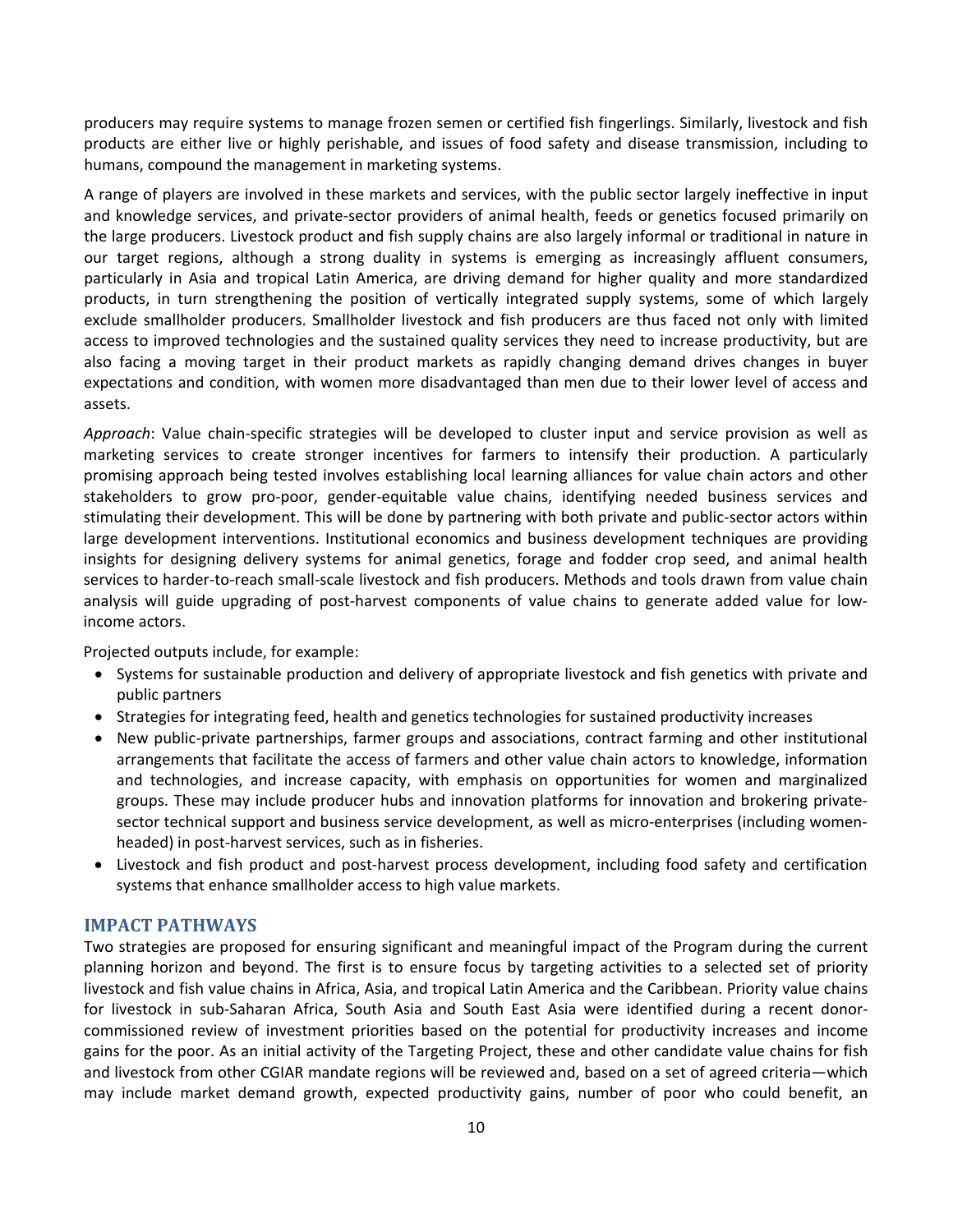enabling environment, investor interest, among others—a limited number of 10‐12 value chains will be selected as the focus for Project 3 activities. Candidate value chains might include, for example, small‐scale production and marketing systems for indigenous pigs in Laos and Vietnam, aquaculture in India and Bangladesh, and dairy in East Africa.

The second strategy for ensuring that research translates into use and impact is explicitly incorporated into the design of the Program through the emphasis, first, on channeling research directly into improving value chains with development partners and, second, on working with the private sector at all levels. Serving as knowledge partner for development partners implementing large‐scale interventions provides direct access to immediate promotion and uptake of best‐bet strategies and technology packages. The current experience of CG centers within the East African Dairy Development project, which is working with 135,000 households comprising a million people under US\$2 a day, is demonstrating the benefits of this new mode of collaboration. Similarly, finding new ways to work with the private sector is yielding opportunities for more impact, mainly because the private sector is finding it in its own interest to supply new products and promote the growth of value chains, ensuring continued provision and promotion of our research products.

For selected candidate value chains, we foresee the following as indicative of potential impacts that might be achievable over a 10‐year horizon.

- Dairy in South Asia: 5% of poor livestock keepers adopting technology packages and improved value chains for dairy will increase milk production by 7.5 million tonnes per year and 16 kg per capita consumption of milk for 480 million poor consumers.
- Dual‐purpose cattle systems in tropical Latin America: 10% of poor livestock keepers adopting forage‐based technologies and improved value chains will increase livestock production by 50%
- Beef and small ruminant value chains in Africa and Asia: 10% of poor livestock keepers adopting technology packages and improved value chains for beef and small ruminants in target countries will increase meat production by 1.1 million tonnes and will increase meat consumption by 2‐5 kg per capita for 300 million poor consumers
- Fish value chains: annual production growth rates of 10% in priority countries generating 500,000 tonnes additional production, allowing 26 million people to consume WHO recommended levels of fish, contributing to reduced micronutrient deficiencies among these populations

#### **GENDER STRATEGY**

Gender analysis that leads to gender‐equitable outcomes is a central concern of this program. The gender strategy will focus on three interrelated areas of interventions with potential for high impact: productivity, value chains and consumption. Women are often excluded from most parts of the research‐development cycle of fish and livestock technologies. Their preferences in species and traits have been overlooked – this has, for example, resulted in neglecting the potential of micronutrient‐rich small indigenous fish species and low investment livestock such as monogastrics. Analysis will be carried out to determine gendered preferences for species, traits, production models and markets. These results will be used to guide project implementation to ensure the participation of and benefits to women. Value chains are also gendered; although women engage substantially within these chains, as producers, gleaners, processors and traders, their contribution is undercounted and undervalued. Economic returns to women are disproportionately lower due to unequal ownership of assets and access to technologies and natural resources. Gendered value chain analysis will determine points of the chain where women are located, constraints to improve their economic benefits from livestock and fish and opportunities to build on. Moreover, gendered intra‐household consumption patterns of livestock and fish products, considered high-value "prestige food" in many developing countries, favor men, thus depriving women and children of adequate proteins and micro-nutrients when they need them most. Increased awareness on nutrition and equity issues that relate to productivity choices will be a priority focus. Research on the variable dynamics of intra‐household food allocation and its determinants, as well as interventions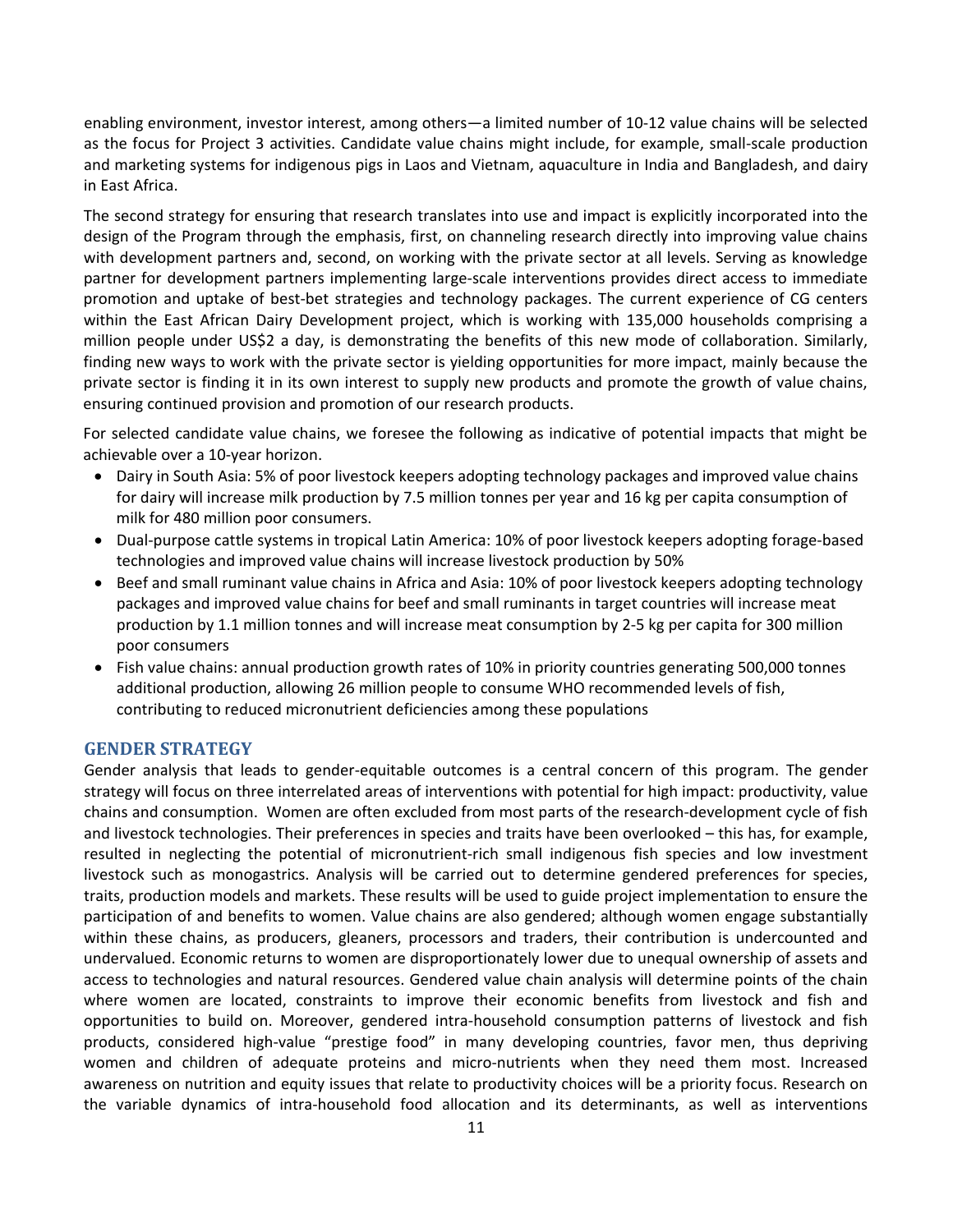implemented to increase the consumption of ASF especially by children, women and the vulnerable, such as people living with HIV/AIDS will be undertaken through linkages with MP4. Innovative gender‐responsive social marketing and extension approaches will be piloted and expanded to engage women and men discursively in the equitable access to technologies, benefit‐sharing from value chains and consumption of animal products. The effective implementation of the gender strategy will be monitored through gender‐disaggregated data collection and development of a set of gender indicators. The Program will target 50% of project beneficiaries to be women.

## **RESEARCH AND DEVELOPMENT PARTNERS**

MP3.7 will build on established partnerships among all CG‐centers and their traditional collaborators, but will also seek new partnerships, especially in the private and development sectors:

**Development partners** will include:

- international agencies (FAO, OIE, WHO, IFAD)
- international and local NGOs and organizations, including farmer and business groups (e.g. Heifer Project International and Technoserve in East Africa, BIAF and Tata Trust in India, Aga Khan Foundation in Syria and Tajikistan)
- national and regional women's organizations and networks

#### **Private sector partners** will include:

- established CGIAR multinational partners, e.g. Nestlé, Pioneer, NOVUS, Novartis
- local business development services
- arrangements to leverage access to critical research technologies
- arrangements to foster public-private partnerships to speed up and extend the reach of scaling up and out proven technologies, e.g. with the private forage seed sector

#### **National partners** will include:

- NARS in focal countries, including the veterinary and livestock research institutes and universities
- advanced research institutions, e.g. CIRAD, The Institute for Genomic Research, European, Australian and North American universities and research institutes, EMBRAPA, CATIE

#### **Regional partners** will include:

- regional agricultural research associations (CORAF, ASARECA, CARDESA, CIALCA in Africa; FONTAGRO, IICA in Latin America; APAARI in Asia), regional economic communities (ECOWAS, COMESA, SADC), AU‐ IBAR and ALive
- AU NEPAD via the Biosciences Eastern and Central Africa (BecA) facility managed by ILRI

#### **Within the CGIAR**:

- this will be the first major collaboration between ILRI, WorldFish, ICARDA, and CIAT
- the strong collaboration between ILRI and WorldFish is timely given synergies for applying animalrelated scientific developments and addressing similar post-harvest issues
- ICARDA offers experience in dryland small ruminant, rangeland and forage systems research
- CIAT brings expertise in forage development through selection and breeding as well as forage‐based crop‐livestock systems and a regional biotechnology platform for Latin America and the Caribbean
- ILRI, CIAT and ICARDA together maintain the CGIAR forage collection

#### **INTEGRATION WITH OTHER MPS**

MP3.7 will focus on generating technologies and strategies to ensure their uptake in priority value chains. However, we recognize that this does not address the CGIAR's Strategic Objectives: Food for People, Environment for People and Policies for People. We therefore propose to forge close links with other MPs: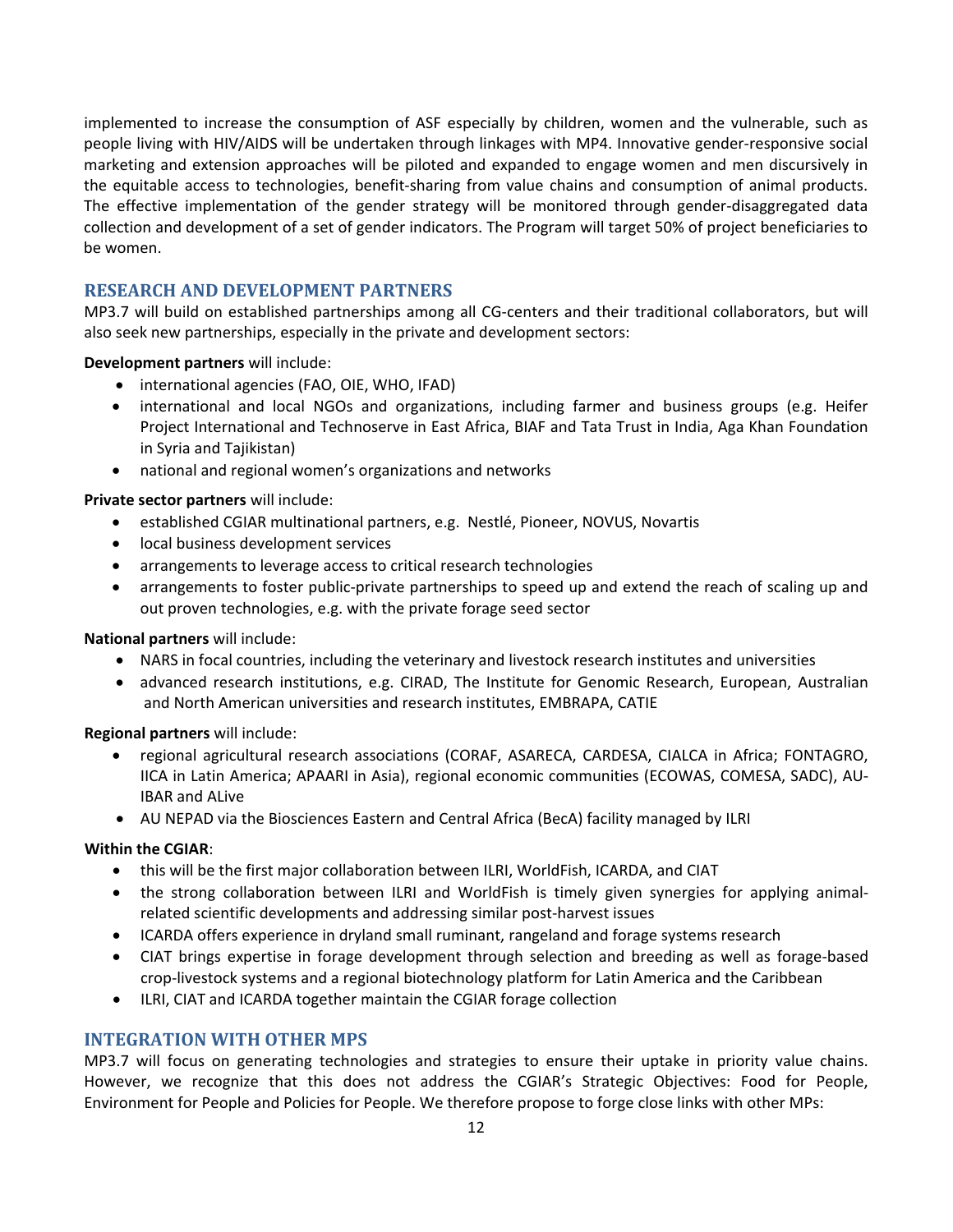| MP1             | Production systems in targeted value chains do not operate in isolation; changes in those systems will depend on &<br>affect complex interdependencies between agricultural activities, eco-services & livelihood strategiesMP3.7 will<br>contribute its value chain perspective within MP1's system framework                                                                                                                                    |
|-----------------|---------------------------------------------------------------------------------------------------------------------------------------------------------------------------------------------------------------------------------------------------------------------------------------------------------------------------------------------------------------------------------------------------------------------------------------------------|
|                 | Drawing from MP1's assessment of the trade-offs associated with livestock & fish production—especially regarding<br>forage & feed-& strategies for integrating livestock & fish production to optimize the overall system.                                                                                                                                                                                                                        |
| MP <sub>2</sub> | Contributing insights from Project 2 on the dynamics of livestock & fish commodity markets, drawing from the<br>macro-economic, cross-commodity perspective of MP2                                                                                                                                                                                                                                                                                |
|                 | Project 2 will also be actively working with MP2 in developing & applying innovative tools for value chain<br>development                                                                                                                                                                                                                                                                                                                         |
| MP3             | Development of dual-purpose food-feed crops will be pursued through links to specific crop components in MP3.                                                                                                                                                                                                                                                                                                                                     |
| MP4             | Animal health research undertaken by Project 1 is expected to have direct implications for diagnostics & control<br>strategies that can contribute to MP4                                                                                                                                                                                                                                                                                         |
|                 | Research findings from MP4 will create opportunities for Project 2 for upgrading priority value chains & increasing<br>their benefits to the poor                                                                                                                                                                                                                                                                                                 |
| MP5             | Livestock & fish production systems rely on, but also contribute to, ecosystem services, & the potential trade-offs<br>associated with increasing productivity will need to considered from this perspective. Assessment of these trade-<br>offs will be achieved largely through links with MP5                                                                                                                                                  |
| MP <sub>6</sub> | Agro-forestry remains a largely under-exploited source of feed. The Program will explore opportunities to<br>understand when this feed source could be integrated into livestock & fish production systems                                                                                                                                                                                                                                        |
| MP7             | Climate change will have direct implications for sustainability of existing small-scale livestock & fish production<br>systems, & how strategies can be devised that will allow them to adapt & cope as needed. We will rely on findings<br>from MP7 to guide research towards solutions that will be relevant in the context of climate change, & the<br>Program's outputs are expected to help inform response strategies being devised by MP7. |

#### **MANAGEMENT STRUCTURE**

ILRI and WorldFish will establish an unincorporated joint venture to lead implementation of the Program under the joint oversight of both center boards, with strong involvement of ICARDA and CIAT in decision making. Project execution will be managed through a technical advisory committee comprising the four CGIAR centers and key partner organizations. In order to ensure clear focus on development outcomes at scale, key development partners (large NGOs, private sector agribusiness, and government officials in relevant fields) will be involved right from the initial design of the program. The program will have annual planning and review meetings when the technical advisory meeting will engage directly with Program partners.

A strong culture of communications (both internal to the program and with stakeholders), gender mainstreaming, participatory M&E, impact assessment and continuous learning will underpin the whole effort. Impact assessment will be addressed through a joint unit established under Project 1 and possibly engaging an external program monitor reporting to the senior leadership of the joint venture to enhance transparency and accountability of all program activities by all partners and playing a key role in the interaction of the Program with the Consortium Board.

The design of the specific management structure and instruments will be part of the overall initial design of the program, which will be developed in close consultation with the Consortium, partners and wider stakeholders.

#### **RISKS**

Key risks that could affect the ability of the Program to achieve its intended objectives and goal are described in the following table.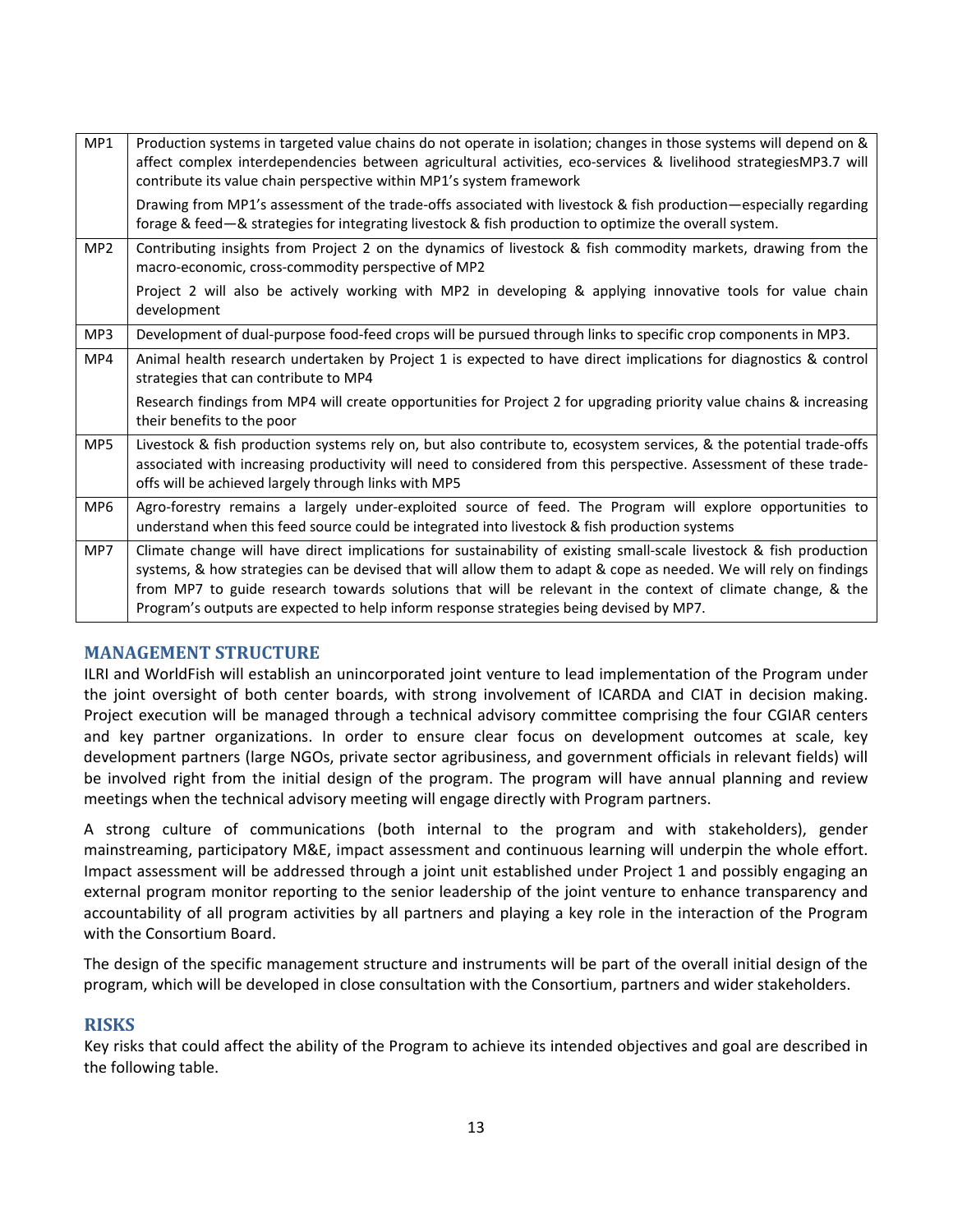| <b>REALM</b>                             | <b>RISK</b>                                                                                                               | <b>MITIGATION</b>                                                                                                                                                                     |  |
|------------------------------------------|---------------------------------------------------------------------------------------------------------------------------|---------------------------------------------------------------------------------------------------------------------------------------------------------------------------------------|--|
| Risk with HIGH likelihood of occurrence: |                                                                                                                           |                                                                                                                                                                                       |  |
| Management                               | MPs increase transaction costs but fail to add<br>value to existing efforts                                               | Provide incentives to MPs for cross-centre & trans-<br>disciplinary programs                                                                                                          |  |
|                                          | <b>Risk with MEDIUM likelihood of occurrence:</b>                                                                         |                                                                                                                                                                                       |  |
| Public policy                            | National policies not conducive to increasing<br>private sector investments                                               | Engage with governments when selecting focus<br>countries so as to identify countries with pro-<br>business policy environment                                                        |  |
| Public policy                            | National policies promote industrial livestock<br>production & small producers squeezed out<br>of markets                 | Identify combinations with pro-business/pro-poor<br>policy environment; target relevant evidence of<br>trade-offs; demonstrate & advocate pro-poor pro-<br>business win-wins          |  |
| Public policy                            | Strategy requires coordination across<br>multiple sectors (livestock, feeds, fish, health<br>& environment)               | Engage with high level policy makers on need for<br>integrated approach; include institutional capacity<br>building component                                                         |  |
| Public policy                            | Regulatory environment limits scientific<br>options                                                                       | Select target countries with enabling regulatory<br>environment                                                                                                                       |  |
| Investment                               | Negative environmental perceptions of<br>livestock & fish lead donors not to invest in<br>sector due to reputational risk | Articulate specificity of negative livestock<br>externalities & importance of addressing these as<br>public good; private sector unlikely to address<br>these                         |  |
| Investment                               | Insufficient funds to implement MP<br>holistically                                                                        | 2011 transition phase, using currently committed<br>funds; design modular program which can be<br>implemented as new funds become available                                           |  |
| Technology                               | Tools not efficiently disseminated, with low<br>adoption                                                                  | Explicitly addressed by priority for collaboration<br>with private sector & development partners, but<br>must be attractive to them; design program with<br>participation of partners |  |

## **TIME FRAME**

The first year of the program will be devoted to establishing governance and administration arrangements and bringing the research teams and other partners together to develop more detailed strategies and implementation plans. A consultative and evidence-based process will be undertaken to select focus value chains and countries. The implementation plan will comprise a set of activities structured to achieve measurable impacts in the focal value chains by Year 6.

## **BUDGET**

The consolidated MP3.7 budget proposal for 2011‐2013 for the four participating centers is based upon a 5‐ percent increase from the 2010 base, is projected to total US\$ 29.8 million in 2011, increasing to US\$ 32.8 million in 2013.